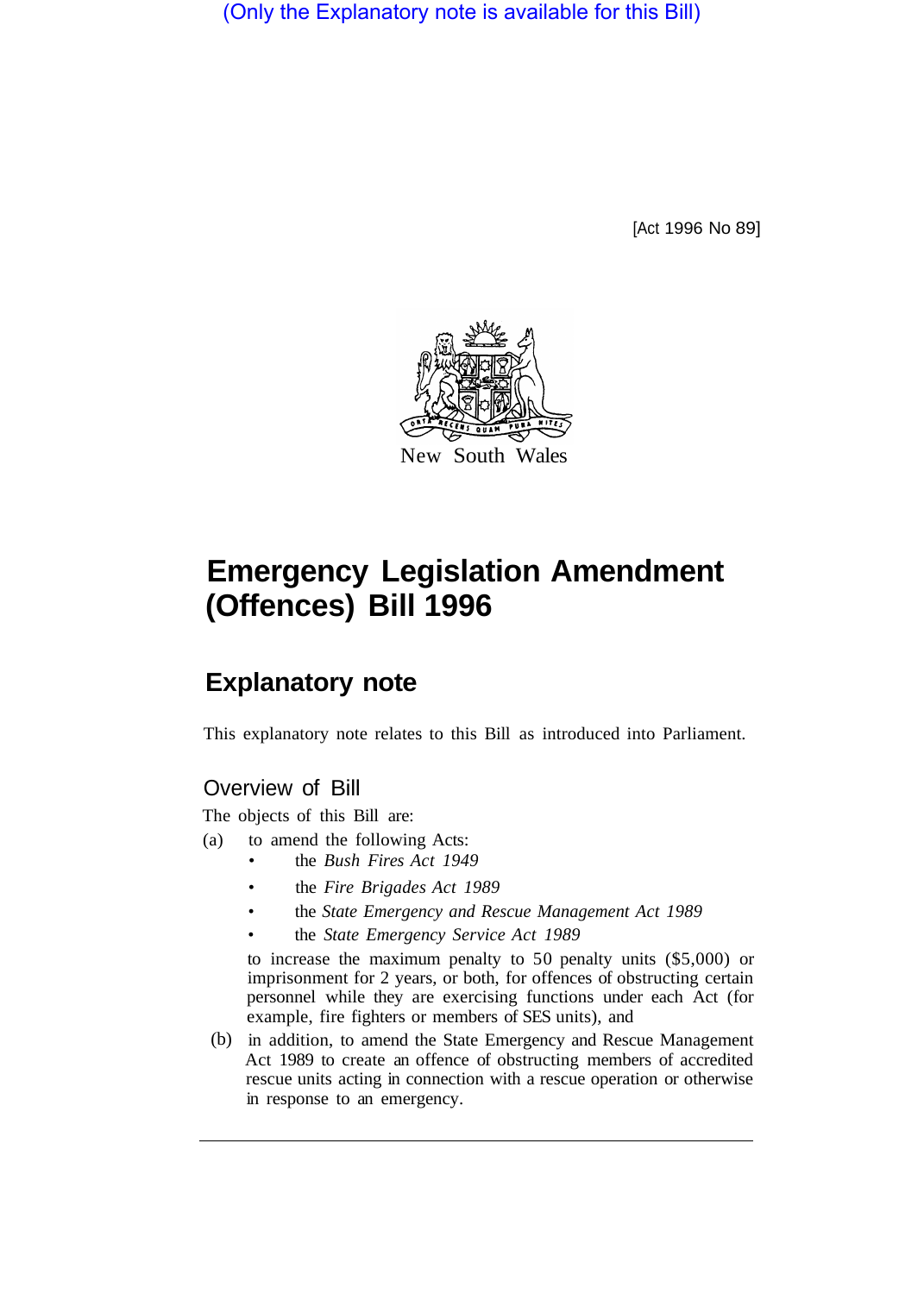Emergency Legislation Amendment (Offences) Bill 1996 [Act 1996 No 89]

Explanatory note

## Outline of provisions

**Clause 1** sets out the name (also called the short title) of the proposed Act.

**Clause 2** provides for the commencement of the proposed Act on a day or days to be appointed by proclamation.

**Clause 3** is a formal provision giving effect to Schedule 1 which contains amendments to the Acts listed in the overview above.

#### **Schedule 1 Amendment of Acts**

#### **Bush Fires Act 1949**

Section 55 is amended to increase the maximum penalty for assaulting, resisting, obstructing or using abusive language to (or inciting or encouraging another person to act in such a manner towards) bush fire-fighting personnel from 20 penalty units (\$2,000) or 6 months imprisonment to 50 penalty units or 2 years imprisonment, or both. (Schedule 1.1)

#### **Fire Brigades Act 1989**

Section 35 is amended to increase the maximum penalty for obstructing or hindering fire-fighting and associated personnel exercising functions under the Act from 10 penalty units (\$1,000) to 50 penalty units or 2 years imprisonment, or both. (Schedule 1.2)

#### **State Emergency and Rescue Management Act 1989**

Section 40 is amended to increase the maximum penalty for obstructing or hindering certain persons exercising functions under the Act during a state of emergency to 50 penalty units or 2 years imprisonment, or both (the current maximum penalty for the offence being 50 penalty units). (Schedule 1.3 [1])

New section 62B is inserted into the Act to make it an offence to obstruct or hinder a member of an accredited rescue unit acting in connection with a rescue operation or otherwise in response to an emergency (maximum penalty: 50 penalty units or 2 years imprisonment, or both). (Schedule 1.3 [2])